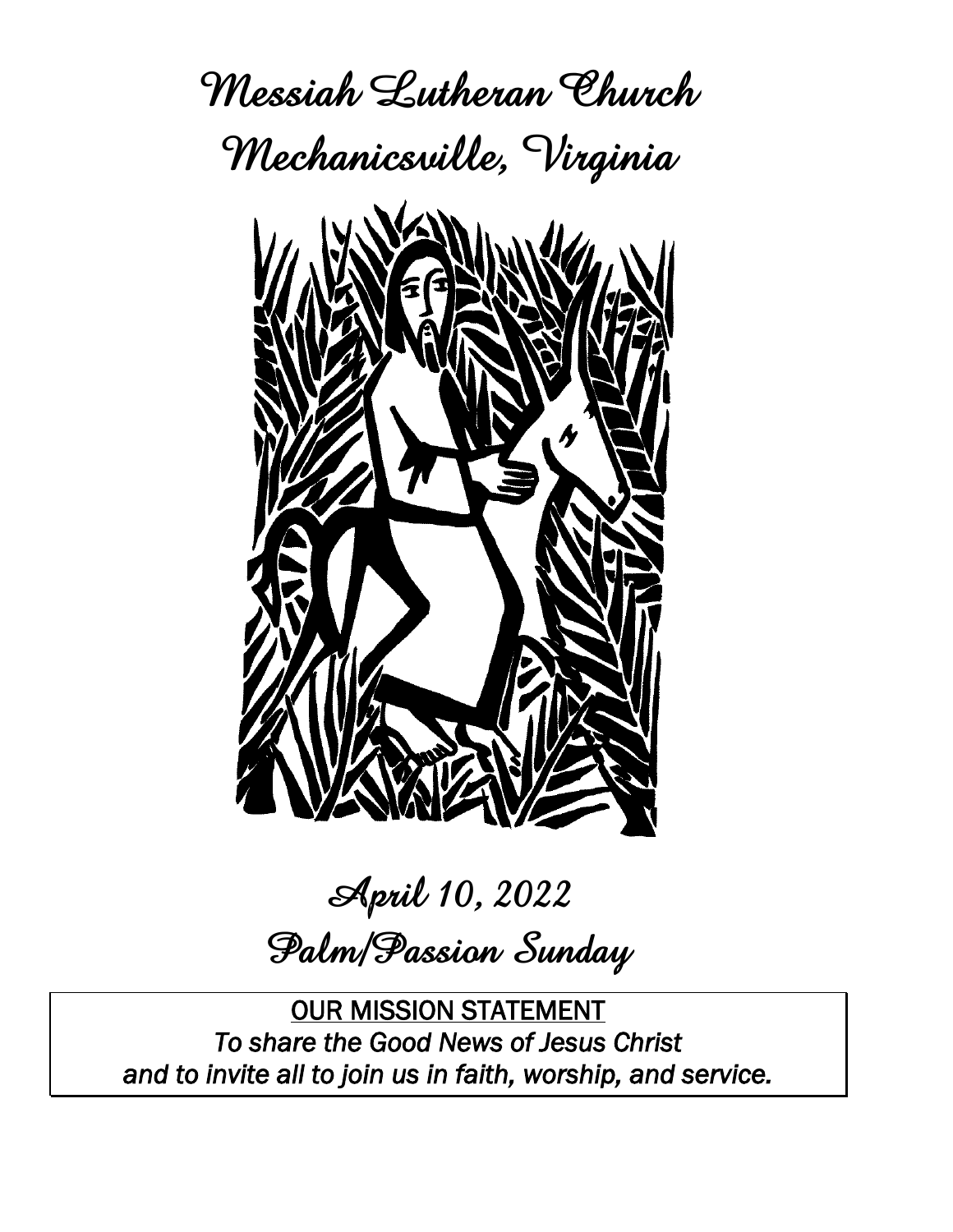The service will be livestreamed at 10:45 am on Messiah's FB page, and that video will be available later on the church website and YouTube. There is no pre-recording of the service on YouTube this week. Facebook link: https://www.facebook.com/MessiahMech/

# **MESSIAH LUTHERAN CHURCH**

8154 Atlee Road, Mechanicsville, VA 23111 Pastor: The Rev. Ryan Radtke

Church: (804) 746-7134; Email: MessiahMech@gmail.com; Website: MessiahMech.com

Palm Sunday April 10, 2022

#### **ACCLAMATION**

- P: Blessed is he who comes in the name of the Lord.
- **C:** *Hosanna to the Son of David***.**

#### **PROCESSIONAL GOSPEL: Luke 19:28-40**

- P: The holy gospel according to Luke.
- **C:** *Glory to you, O Lord***.**

<sup>28</sup>After he had said this, [Jesus] went on ahead, going up to Jerusalem.

<sup>29</sup>When he had come near Bethphage and Bethany, at the place called the Mount of Olives, he sent two of the disciples, <sup>30</sup>saying, "Go into the village ahead of you, and as you enter it you will find tied there a colt that has never been ridden. Untie it and bring it here. 31If anyone asks you, 'Why are you untying it?' just say this, 'The Lord needs it.' " <sup>32</sup>So those who were sent departed and found it as he had told them. 33As they were untying the colt, its owners asked them, "Why are you untying the colt?" 34They said, "The Lord needs it." <sup>35</sup>Then they brought it to Jesus; and after throwing their cloaks on the colt, they set Jesus on it. 36As he rode along, people kept spreading their cloaks on the road. 37As he was now approaching the path down from the Mount of Olives, the whole multitude of the disciples began to praise God joyfully with a loud voice for all the deeds of power that they had seen, 38 saying,

"Blessed is the king

who comes in the name of the Lord!

Peace in heaven,

and glory in the highest heaven!"

39Some of the Pharisees in the crowd said to him, "Teacher, order your disciples to stop." 40He answered, "I tell you, if these were silent, the stones would shout out."

P: The gospel of the Lord.

**C:** *Praise to you, O Christ.*

#### **BLESSING OF PALMS**

- P: The Lord be with you.
- **C:** *And also with you.*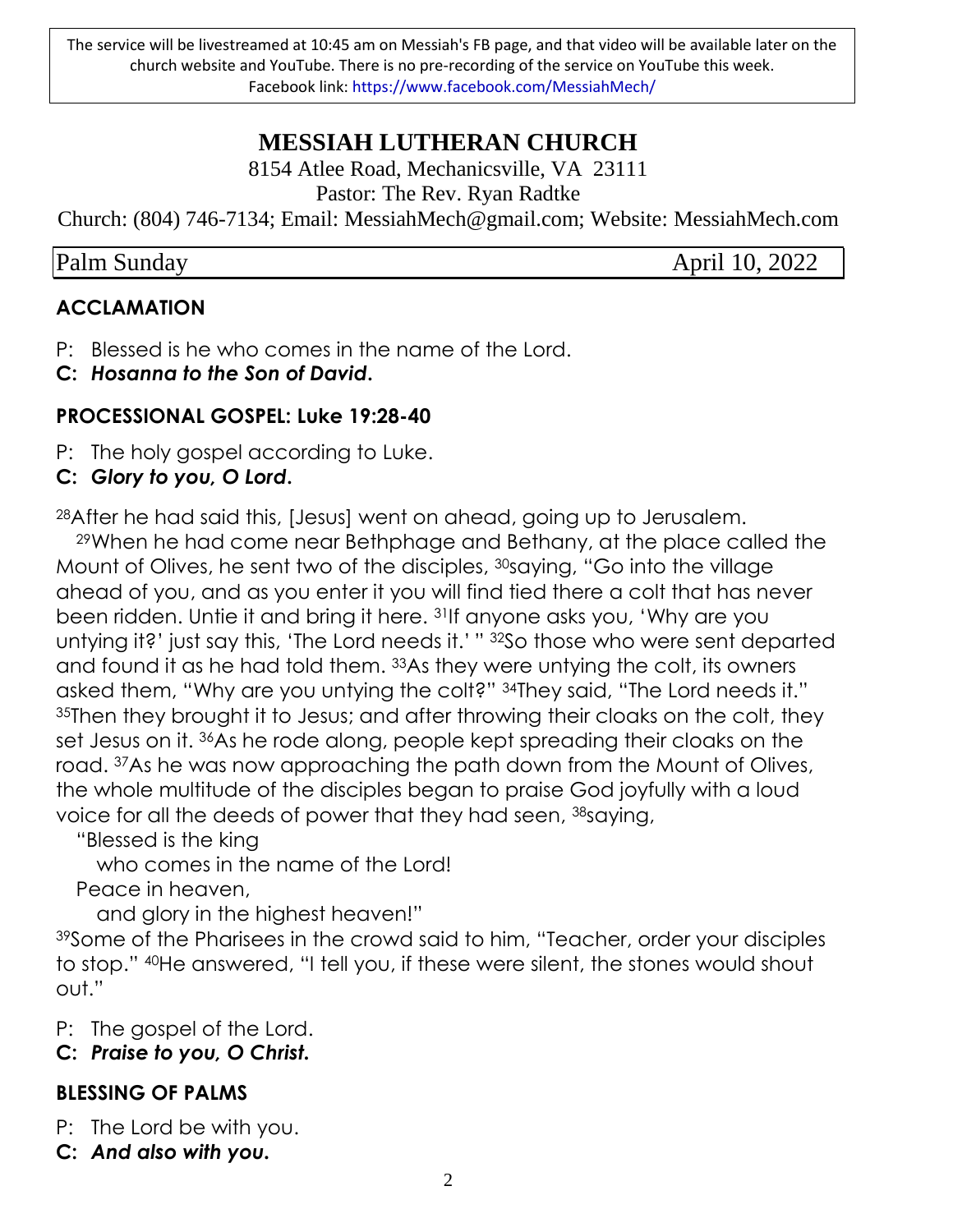- P: Let us pray: We praise you, O God, for redeeming the world through our Savior Jesus Christ. Today he entered the holy city in triumph and was proclaimed messiah and king by those who spread garments and branches along his way. Bless these branches and those who carry them. Grant us grace to follow our Lord in the way of the cross, so that, joined to his death and resurrection, we enter into life with you; through the same Jesus Christ, who lives and reigns with you and the Holy Spirit, one God, now and forever.
- *C: Amen.*

#### **WHY DO WE PROCESS? – Pastor Ryan**

#### **PROCESSION** *All Glory, Laud, and Honor*



Text: Theodulph of Orleans, c. 760-821; tr. John Mason Neale, 1818-1866, alt. Music: VALET WILL ICH DIR GEBEN, Melchior Teschner, 1584-1635

#### **WELCOME & ANNOUNCEMENTS**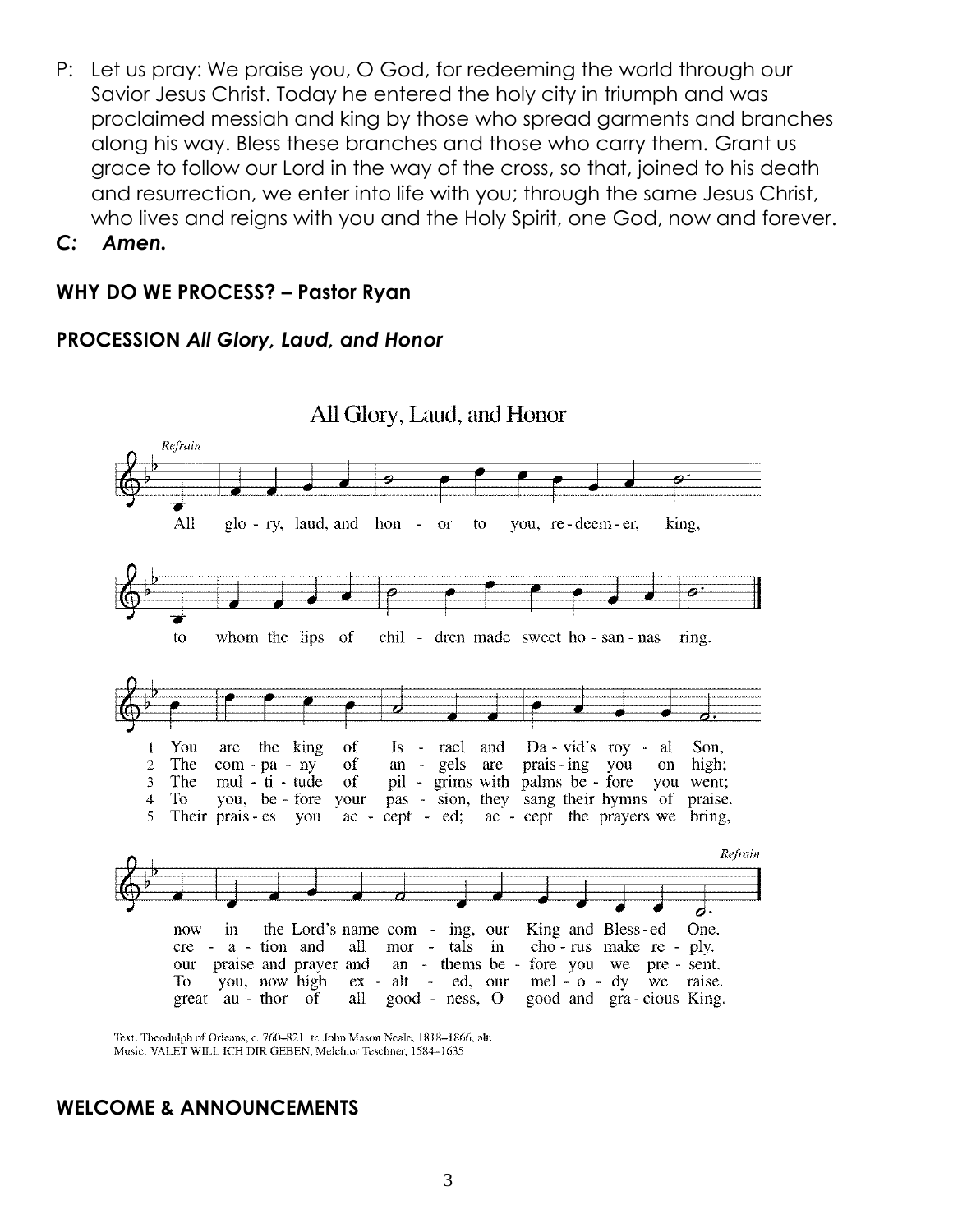# **\*PRAYER OF THE DAY**

P: As we now enter into the contemplation of the passion of our Lord Jesus Christ and meditate on the salvation of the world through his sufferings, death, burial, and resurrection, let us pray.

*Everlasting God, in your endless love for the human race you sent our Lord Jesus Christ to take on our nature and to suffer death on the cross. In your mercy, enable us to share in his obedience to your will and in the glorious victory of his resurrection. Amen*

#### **FIRST LESSON: Isaiah 50:4-9a Lector**

A reading from Isaiah.

The image of the servant of God is one of the notable motifs in the book of *Isaiah. Today's reading describes the mission of the servant, whom early Christians associated with Jesus. Like Jesus, the servant does not strike back at his detractors but trusts in God's steadfast love.*

<sup>4</sup>The Lord GOD has given me the tongue of a teacher, that I may know how to sustain the weary with a word. Morning by morning he wakens wakens my ear to listen as those who are taught. <sup>5</sup>The Lord GOD has opened my ear, and I was not rebellious, I did not turn backward. <sup>6</sup>I gave my back to those who struck me, and my cheeks to those who pulled out the beard; I did not hide my face from insult and spitting. <sup>7</sup>The Lord GOD helps me; therefore I have not been disgraced; therefore I have set my face like flint, and I know that I shall not be put to shame; <sup>8</sup>he who vindicates me is near. Who will contend with me? Let us stand up together. Who are my adversaries? Let them confront me. <sup>9a</sup>It is the Lord GOD who helps me: who will declare me guilty? L: The word of the Lord.

**C:** *Thanks be to God.*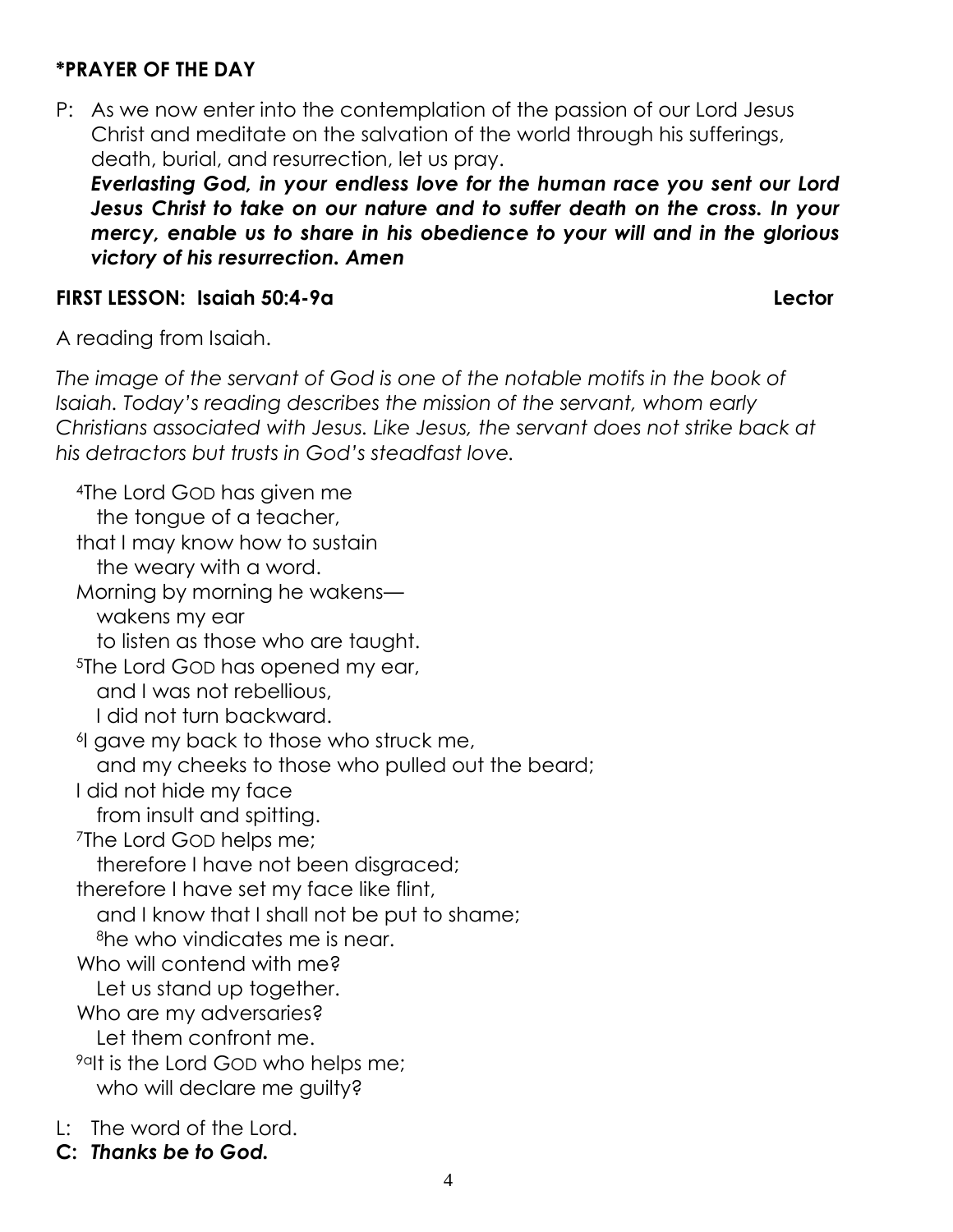# **SECOND LESSON: Philippians 2:5-11 Lector**

A reading from Philippians.

*Christ did not act to attain status and glory but was obedient to God even to the point of death. Following Christ's example, we do not seek personal status or glory but care for others as God cared for us in Christ's death.*

<sup>5</sup>Let the same mind be in you that was in Christ Jesus, <sup>6</sup>who, though he was in the form of God, did not regard equality with God as something to be exploited, <sup>7</sup>but emptied himself, taking the form of a slave, being born in human likeness. And being found in human form, <sup>8</sup>he humbled himself and became obedient to the point of death even death on a cross. <sup>9</sup>Therefore God also highly exalted him and gave him the name that is above every name, <sup>10</sup>so that at the name of Jesus every knee should bend, in heaven and on earth and under the earth, <sup>11</sup>and every tongue should confess that Jesus Christ is Lord, to the glory of God the Father.

- L: The word of the Lord.
- **C:** *Thanks be to God.*

# **GOSPEL: Luke 22:14--23:56**

- P: The Holy Gospel according to Luke.
- **C:** *Glory to you, O Lord.*

*Through the teachings and events of the passion story we see and hear the great contradictions that characterize the coming of God's reign. The leader serves the followers, proud Peter is revealed in his cowardice, and Jesus—the innocent bringer of life—is arrested, beaten, executed, and buried.*

<sup>14</sup>When the hour came, [Jesus] took his place at the table, and the apostles with him. <sup>15</sup>He said to them, "I have eagerly desired to eat this Passover with you before I suffer; 16for I tell you, I will not eat it until it is fulfilled in the kingdom of God." 17Then he took a cup, and after giving thanks he said, "Take this and divide it among yourselves; 18for I tell you that from now on I will not drink of the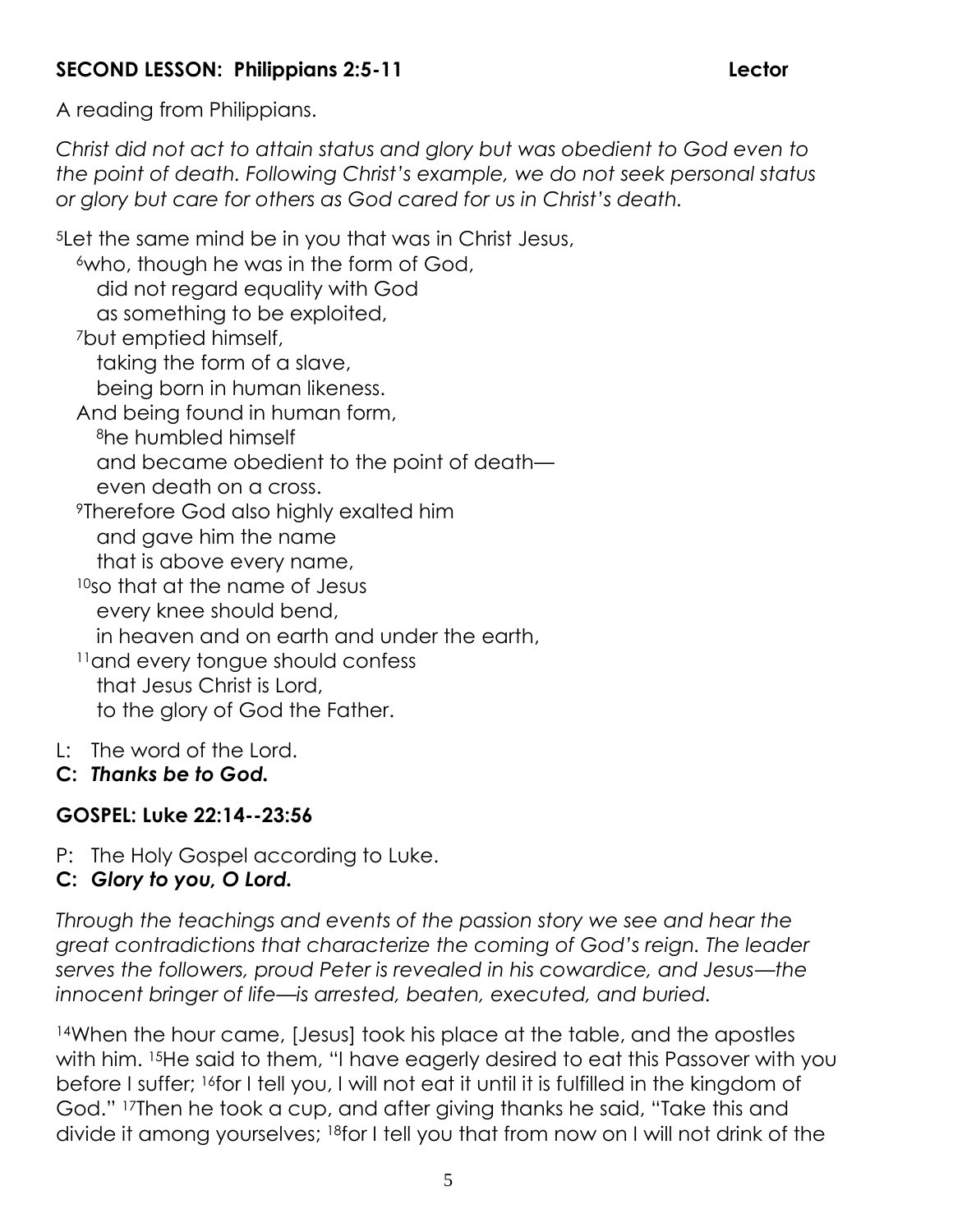fruit of the vine until the kingdom of God comes." 19Then he took a loaf of bread, and when he had given thanks, he broke it and gave it to them, saying, "This is my body, which is given for you. Do this in remembrance of me." 20And he did the same with the cup after supper, saying, "This cup that is poured out for you is the new covenant in my blood. 21But see, the one who betrays me is with me, and his hand is on the table. <sup>22</sup>For the Son of Man is going as it has been determined, but woe to that one by whom he is betrayed!" 23Then they began to ask one another which one of them it could be who would do this.

<sup>24</sup>A dispute also arose among them as to which one of them was to be regarded as the greatest. 25But he said to them, "The kings of the Gentiles lord it over them; and those in authority over them are called benefactors. <sup>26</sup>But not so with you; rather the greatest among you must become like the youngest, and the leader like one who serves. 27For who is greater, the one who is at the table or the one who serves? Is it not the one at the table? But I am among you as one who serves.

28"You are those who have stood by me in my trials; 29and I confer on you, just as my Father has conferred on me, a kingdom, <sup>30</sup>so that you may eat and drink at my table in my kingdom, and you will sit on thrones judging the twelve tribes of Israel.

<sup>31</sup>"Simon, Simon, listen! Satan has demanded to sift all of you like wheat, 32but I have prayed for you that your own faith may not fail; and you, when once you have turned back, strengthen your brothers." 33And he said to him, "Lord, I am ready to go with you to prison and to death!" 34Jesus said, "I tell you, Peter, the cock will not crow this day, until you have denied three times that you know me."

<sup>35</sup>He said to them, "When I sent you out without a purse, bag, or sandals, did you lack anything?" They said, "No, not a thing." 36He said to them, "But now, the one who has a purse must take it, and likewise a bag. And the one who has no sword must sell his cloak and buy one. 37For I tell you, this scripture must be fulfilled in me, 'And he was counted among the lawless'; and indeed what is written about me is being fulfilled." <sup>38</sup>They said, "Lord, look, here are two swords." He replied, "It is enough."

<sup>39</sup>He came out and went, as was his custom, to the Mount of Olives; and the disciples followed him. 40When he reached the place, he said to them, "Pray that you may not come into the time of trial." 41Then he withdrew from them about a stone's throw, knelt down, and prayed, 42"Father, if you are willing, remove this cup from me; yet, not my will but yours be done." 43 [Then an angel from heaven appeared to him and gave him strength. 44In his anguish he prayed more earnestly, and his sweat became like great drops of blood falling down on the ground.] <sup>45</sup>When he got up from prayer, he came to the disciples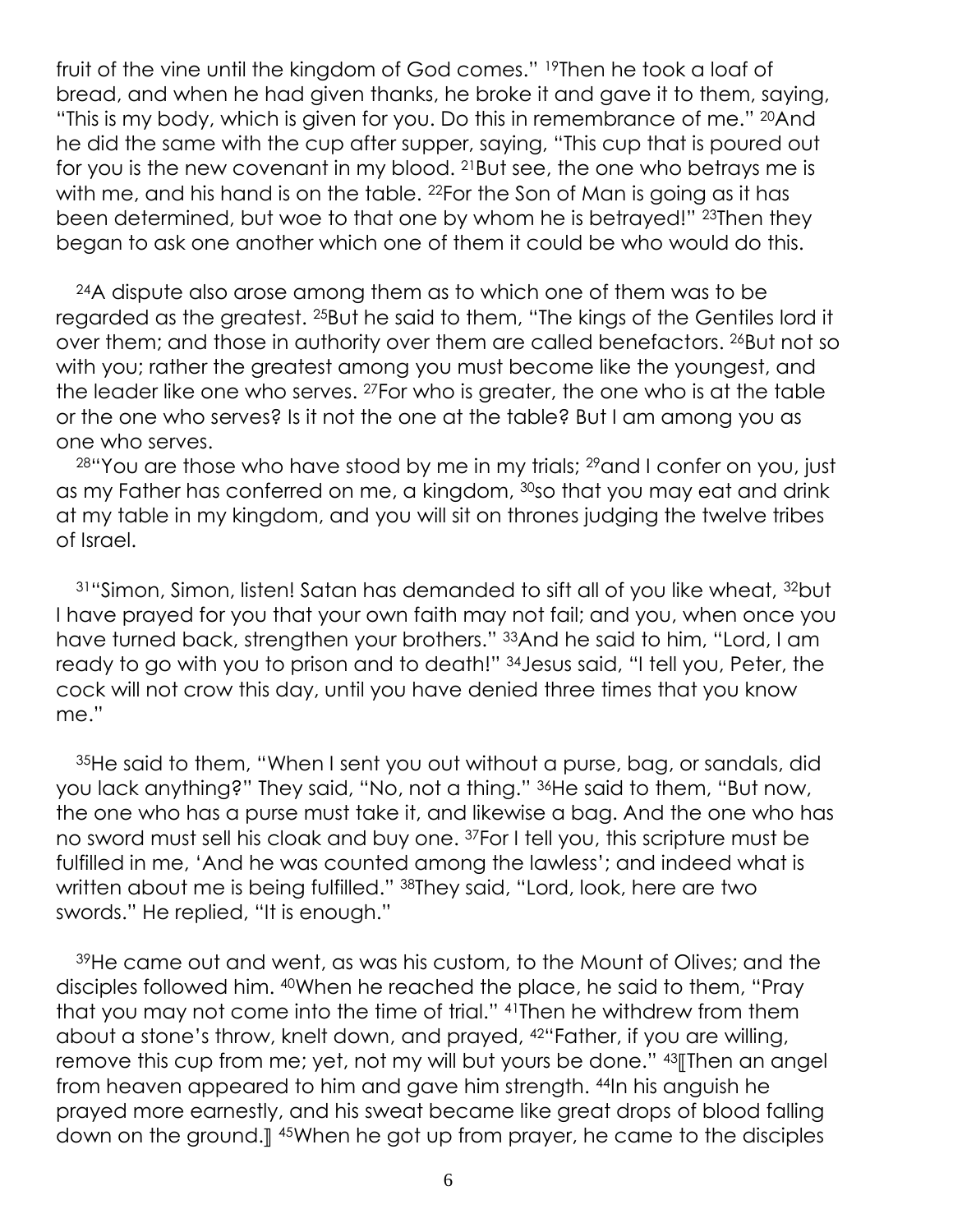and found them sleeping because of grief, 46and he said to them, "Why are you sleeping? Get up and pray that you may not come into the time of trial."

<sup>47</sup>While he was still speaking, suddenly a crowd came, and the one called Judas, one of the twelve, was leading them. He approached Jesus to kiss him; <sup>48</sup>but Jesus said to him, "Judas, is it with a kiss that you are betraying the Son of Man?" 49When those who were around him saw what was coming, they asked, "Lord, should we strike with the sword?" <sup>50</sup>Then one of them struck the slave of the high priest and cut off his right ear. 51But Jesus said, "No more of this!" And he touched his ear and healed him. 52Then Jesus said to the chief priests, the officers of the temple police, and the elders who had come for him, "Have you come out with swords and clubs as if I were a bandit? 53When I was with you day after day in the temple, you did not lay hands on me. But this is your hour, and the power of darkness!"

<sup>54</sup>Then they seized him and led him away, bringing him into the high priest's house. But Peter was following at a distance. 55When they had kindled a fire in the middle of the courtyard and sat down together, Peter sat among them. <sup>56</sup>Then a servant-girl, seeing him in the firelight, stared at him and said, "This man also was with him." 57But he denied it, saying, "Woman, I do not know him." 58A little later someone else, on seeing him, said, "You also are one of them." But Peter said, "Man, I am not!" <sup>59</sup>Then about an hour later still another kept insisting, "Surely this man also was with him; for he is a Galilean." <sup>60</sup>But Peter said, "Man, I do not know what you are talking about!" At that moment, while he was still speaking, the cock crowed. <sup>61</sup>The Lord turned and looked at Peter. Then Peter remembered the word of the Lord, how he had said to him, "Before the cock crows today, you will deny me three times." 62And he went out and wept bitterly.

<sup>63</sup>Now the men who were holding Jesus began to mock him and beat him; <sup>64</sup>they also blindfolded him and kept asking him, "Prophesy! Who is it that struck you?" 65They kept heaping many other insults on him.

<sup>66</sup>When day came, the assembly of the elders of the people, both chief priests and scribes, gathered together, and they brought him to their council. <sup>67</sup>They said, "If you are the Messiah, tell us." He replied, "If I tell you, you will not believe; <sup>68</sup>and if I question you, you will not answer. <sup>69</sup>But from now on the Son of Man will be seated at the right hand of the power of God." <sup>70</sup>All of them asked, "Are you, then, the Son of God?" He said to them, "You say that I am." 71Then they said, "What further testimony do we need? We have heard it ourselves from his own lips!"23:

<sup>1</sup>Then the assembly rose as a body and brought Jesus before Pilate. <sup>2</sup>They began to accuse him, saying, "We found this man perverting our nation,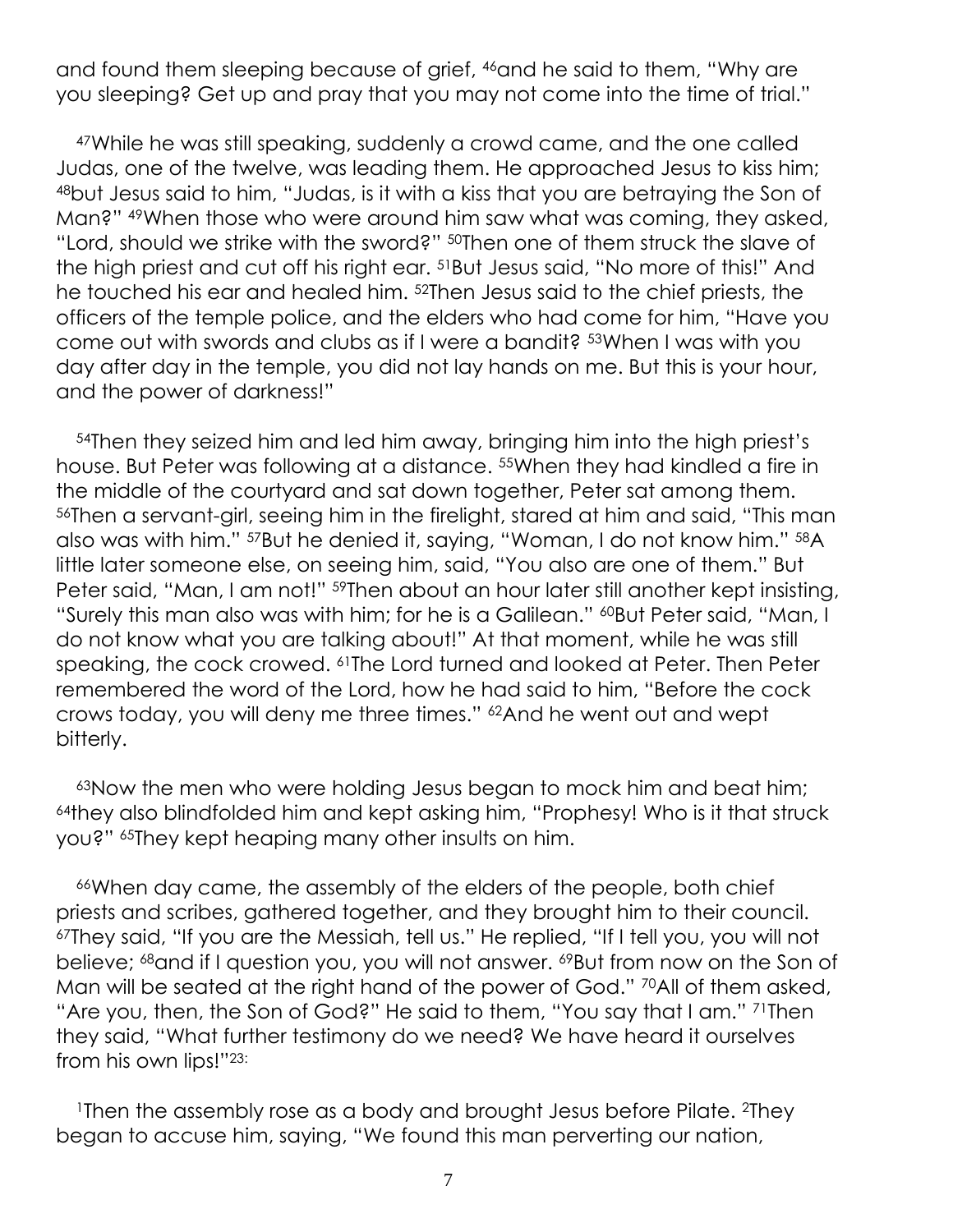forbidding us to pay taxes to the emperor, and saying that he himself is the Messiah, a king." 3Then Pilate asked him, "Are you the king of the Jews?" He answered, "You say so." 4Then Pilate said to the chief priests and the crowds, "I find no basis for an accusation against this man." 5But they were insistent and said, "He stirs up the people by teaching throughout all Judea, from Galilee where he began even to this place."

<sup>6</sup>When Pilate heard this, he asked whether the man was a Galilean. 7And when he learned that he was under Herod's jurisdiction, he sent him off to Herod, who was himself in Jerusalem at that time. 8When Herod saw Jesus, he was very glad, for he had been wanting to see him for a long time, because he had heard about him and was hoping to see him perform some sign. <sup>9</sup>He questioned him at some length, but Jesus gave him no answer. 10The chief priests and the scribes stood by, vehemently accusing him. 11Even Herod with his soldiers treated him with contempt and mocked him; then he put an elegant robe on him, and sent him back to Pilate. 12That same day Herod and Pilate became friends with each other; before this they had been enemies.

<sup>13</sup>Pilate then called together the chief priests, the leaders, and the people, <sup>14</sup>and said to them, "You brought me this man as one who was perverting the people; and here I have examined him in your presence and have not found this man guilty of any of your charges against him. 15Neither has Herod, for he sent him back to us. Indeed, he has done nothing to deserve death. <sup>14</sup>I will therefore have him flogged and release him."

18Then they all shouted out together, "Away with this fellow! Release Barabbas for us!" 19(This was a man who had been put in prison for an insurrection that had taken place in the city, and for murder.) 20Pilate, wanting to release Jesus, addressed them again; 21but they kept shouting, "Crucify, crucify him!" 22A third time he said to them, "Why, what evil has he done? I have found in him no ground for the sentence of death; I will therefore have him flogged and then release him." 23But they kept urgently demanding with loud shouts that he should be crucified; and their voices prevailed. 24So Pilate gave his verdict that their demand should be granted. 25He released the man they asked for, the one who had been put in prison for insurrection and murder, and he handed Jesus over as they wished.

 $26$ As they led him away, they seized a man, Simon of Cyrene, who was coming from the country, and they laid the cross on him, and made him carry it behind Jesus. 27A great number of the people followed him, and among them were women who were beating their breasts and wailing for him. 28But Jesus turned to them and said, "Daughters of Jerusalem, do not weep for me, but weep for yourselves and for your children. 29For the days are surely coming when they will say, 'Blessed are the barren, and the wombs that never bore, and the breasts that never nursed.' 30Then they will begin to say to the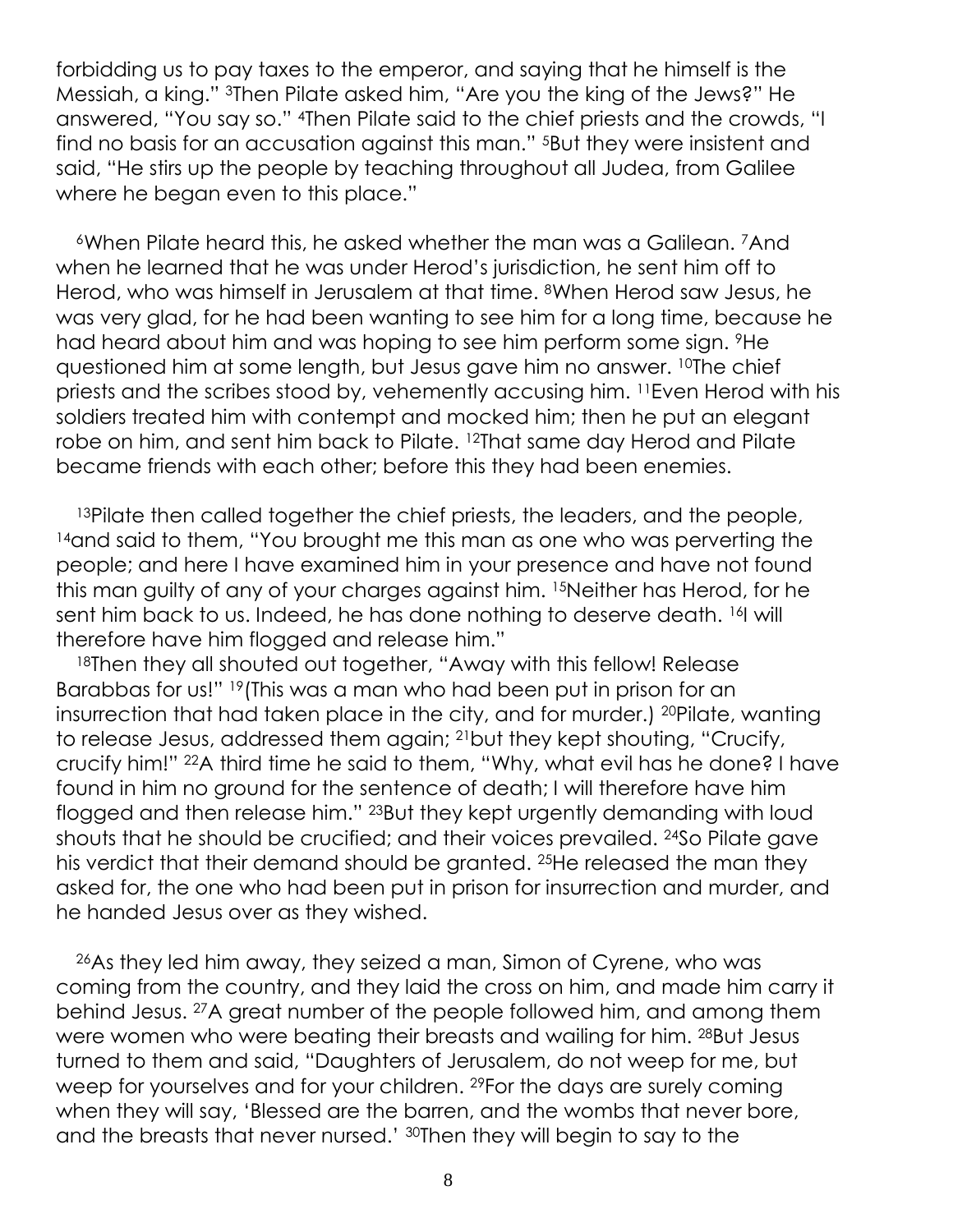mountains, 'Fall on us'; and to the hills, 'Cover us.' 31For if they do this when the wood is green, what will happen when it is dry?"

<sup>32</sup>Two others also, who were criminals, were led away to be put to death with him. 33When they came to the place that is called The Skull, they crucified Jesus there with the criminals, one on his right and one on his left. 34 [Then Jesus said, "Father, forgive them; for they do not know what they are doing." And they cast lots to divide his clothing. 35And the people stood by, watching; but the leaders scoffed at him, saying, "He saved others; let him save himself if he is the Messiah of God, his chosen one!" 36The soldiers also mocked him, coming up and offering him sour wine, 37and saying, "If you are the King of the Jews, save yourself!" 38There was also an inscription over him, "This is the King of the Jews."

<sup>39</sup>One of the criminals who were hanged there kept deriding him and saying, "Are you not the Messiah? Save yourself and us!" 40But the other rebuked him, saying, "Do you not fear God, since you are under the same sentence of condemnation? 41And we indeed have been condemned justly, for we are getting what we deserve for our deeds, but this man has done nothing wrong." 42Then he said, "Jesus, remember me when you come into your kingdom." 43He replied, "Truly I tell you, today you will be with me in Paradise."

#### *Please Stand*

<sup>44</sup>It was now about noon, and darkness came over the whole land until three in the afternoon, 45while the sun's light failed; and the curtain of the temple was torn in two. 46Then Jesus, crying with a loud voice, said, "Father, into your hands I commend my spirit." Having said this, he breathed his last. 47When the centurion saw what had taken place, he praised God and said, "Certainly this man was innocent." 48And when all the crowds who had gathered there for this spectacle saw what had taken place, they returned home, beating their breasts. 49But all his acquaintances, including the women who had followed him from Galilee, stood at a distance, watching these things.

<sup>50</sup>Now there was a good and righteous man named Joseph, who, though a member of the council, 51had not agreed to their plan and action. He came from the Jewish town of Arimathea, and he was waiting expectantly for the kingdom of God. 52This man went to Pilate and asked for the body of Jesus. <sup>53</sup>Then he took it down, wrapped it in a linen cloth, and laid it in a rock-hewn tomb where no one had ever been laid. <sup>54</sup>It was the day of Preparation, and the sabbath was beginning. 55The women who had come with him from Galilee followed, and they saw the tomb and how his body was laid. 56Then they returned, and prepared spices and ointments.

On the sabbath they rested according to the commandment.

P: The Gospel of the Lord.

**C:** *Praise to you, O Christ.*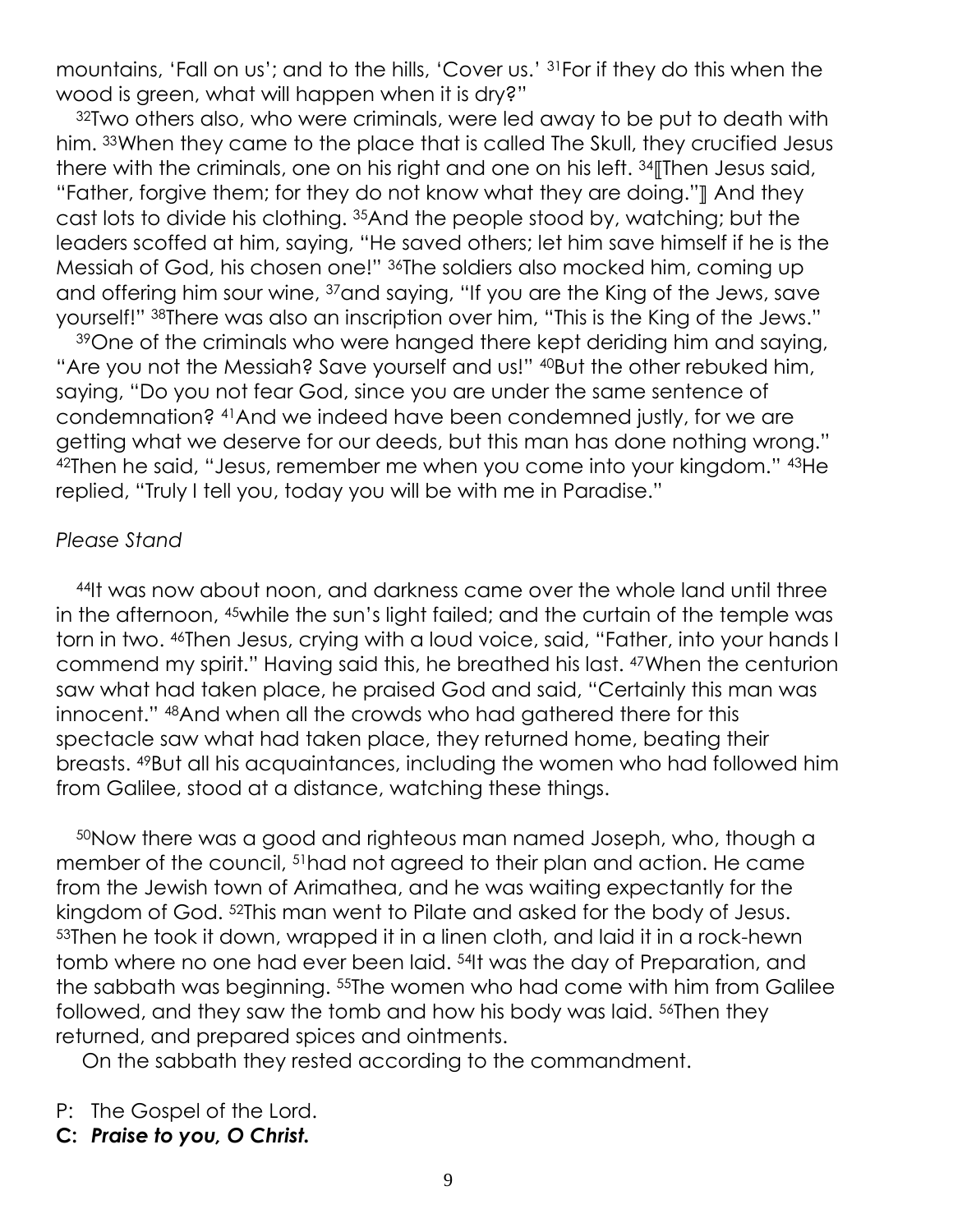#### **HYMN OF THE DAY** *My Song Is Love Unknown (LOVE UNKNOWN)* **(ELW 343)**

1 My song is love unknown, my Savior's love to me, love to the loveless shown that they might lovely be. Oh, who am I that for my sake my Lord should take frail flesh and die?

2 He came from his blest throne salvation to bestow; the world that was his own would not its Savior know. But, oh, my friend, my friend indeed, who at my need his life did spend!

3 Sometimes we strew his way and his sweet praises sing; resounding all the day hosannas to our king. Then "Crucify!" is all our breath, and for his death we thirst and cry.

4 We cry out; we will have our dear Lord made away, a murderer to save, the prince of life to slay. Yet cheerful he to suff'ring goes that he his foes from thence might free.

5 In life no house, no home my Lord on earth might have; in death no friendly tomb but what a stranger gave. What may I say? Heav'n was his home but mine the tomb wherein he lay.

6 Here might I stay and sing- no story so divine! Never was love, dear King, never was grief like thine. This is my friend, in whose sweet praise I all my days could gladly spend!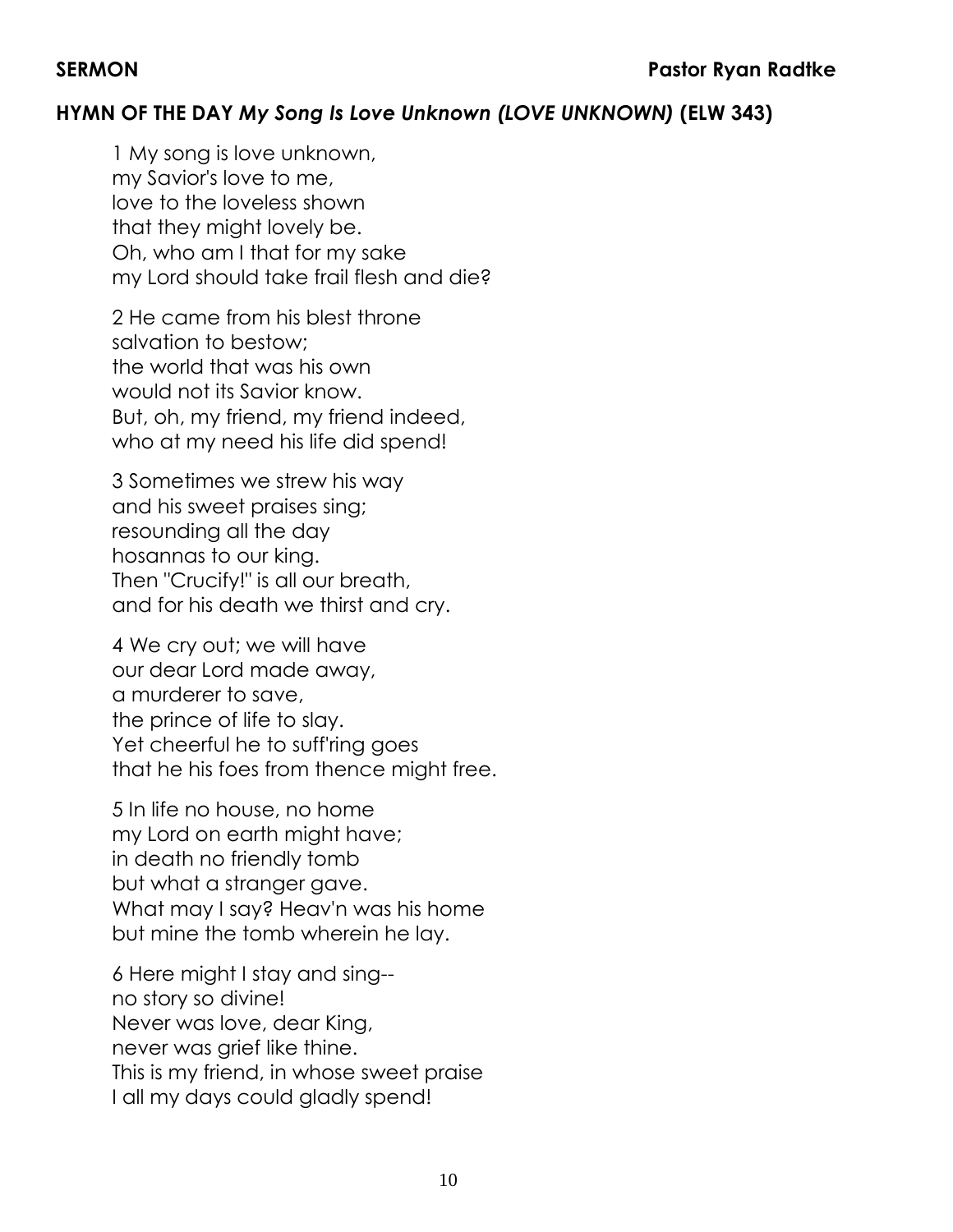# **\*CONFESSION**

- P: O Lord, we cry, "Hosanna!" as you ride into the city. Heralded as messiah, prophet, and preacher, carpenter become king.
- **C:** *O Lord, we cry, "Hosanna!" as we remember how you held the untouchable, reached out to the unworthy, and turned tables and heads*
- P: O Lord, we cry, "Hosanna!" as we watch it all go wrong, as the palm branches wither, as the atmosphere turns nasty, as the cries of joy are silenced. Save us, Lord.
- **C:** *And save us you did – though it cost you everything. And so we praise you, Lord – "Hosanna!" Not as the crowds did that day, caught up in the excitement, anxious for a hero, but absent when it really counts. But rather, we praise you as our creator God, choosing your moment, so that nothing would ever be the same again*
- P: We praise you as our loving Lord, choosing a cross. As our Risen Lord, choosing us, sacrificing all for us, so we might be your people for all time.
- **C:** *We want to follow you but we get caught up in our own dealings and distractions*
- P: We hear the people call you King and Redeemer and Lord but instead we stay silent, or argue amongst ourselves.
- **C:** *Forgive us, Lord, especially on this day when we glimpse our own faces in the crowd, hear our own voices scheme and betray, know in our own hearts how we have hurt you. Forgive us, Lord, and set us free to follow you in the hard and relentless days ahead*
- P: May we follow you, Jesus: palms in one hand, bread and wine in the other, hosannas in our throats, and questions on our minds, trusting your love even as we hesitate at its cost.
- **C:** *May we follow you, Jesus, there at the beginning and all the way to the end. O Lord, we cry, "Hosanna!"*
- P: Guide us through this week so that we may see the lengths you go to save us. Help us experience your forgiveness through your Passion, and in our hearts. In your name, + O Christ, we pray.
- **C:** *Amen***.**

# **PRAYERS**

- A: Drawn close to the heart of God, we offer these prayers for the church, the world, and all who are in need. *[Brief silence]*
- A: We pray for the church, called to follow Jesus in the way of the cross. Make us unflinching servants of the gospel. Deliver us from hardship as we confront the forces of injustice and practice radical compassion. Merciful God,
- **C:** *receive our prayer.*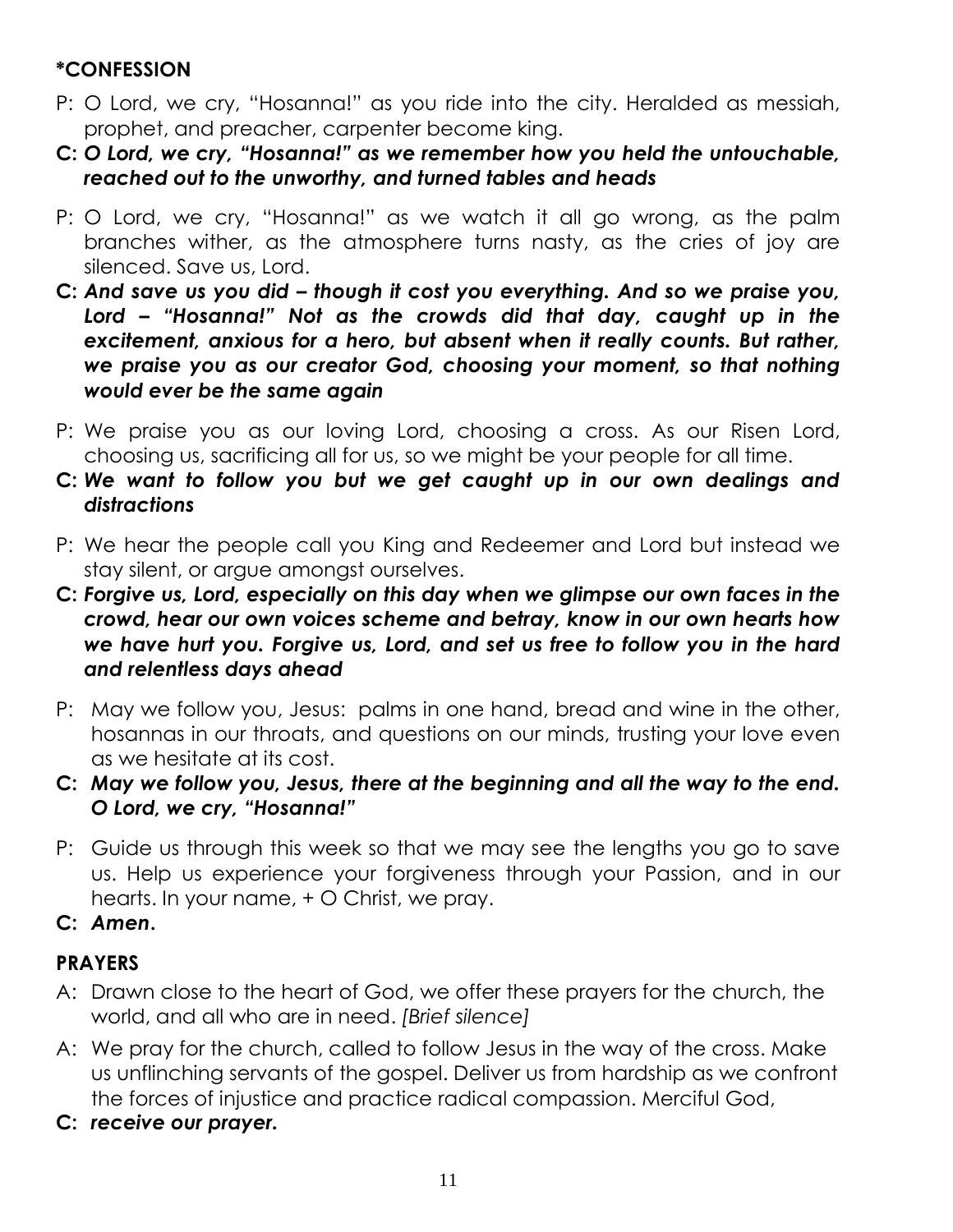A: For the earth and all its inhabitants, created in love: Train us to recognize your divine goodness in the world around us. Rouse in us a reverence for creation, that we take greater care of its resources. Merciful God,

# **C:** *receive our prayer.*

A: For those in positions of authority called to lead with integrity and compassion: Supply them with courage and vulnerability when challenged with new ideas. Deliver them from fear that limits imagination and impedes justice. Merciful God,

# **C:** *receive our prayer.*

A: For those who suffer, waiting expectantly for mercy and consolation: Accompany those who feel abandoned or betrayed, defend those who are wrongly accused, and embrace those who are incarcerated or detained. Heal those who are ill (*especially*). Merciful God,

# **C:** *receive our prayer.*

A: For Christians around the world, preparing this week to journey with Jesus to the cross: Reveal to us once again the earthshaking power of humble service, unmerited forgiveness, and sacrificial love. Lead us all from death to life. Merciful God,

# **C:** *receive our prayer.*

A: We remember those who have died, who were commended into your hands. Remember us when you come into your kingdom, and prepare a place for each of us with you in paradise. Merciful God,

# **C:** *receive our prayer.*

A: Heavenly Father, You have generously blessed us with families. Thank you for your guidance and protection. As you love and care for us, may we also always love and care for our families and keep them in our prayers. We pray this week for the Anderson, Anton, Arnold families as well as our Messiah family. May You keep us all from danger and sickness and guard our hearts so that we are reminded of Your Grace. Merciful God,

# **C:** *receive our prayer.*

*Here other intercessions may be offered.*

- A: Accept the prayers we bring, O God, on behalf of a world in need, for the sake of Jesus Christ.
- **C:** *Amen***.**

# **PEACE-IN-PLACE**

P: The peace of Christ be with you always.

# **C***: And also with you.*

*\*\*Please share signs of peace with those in your immediate vicinity only. If any are not comfortable making physical contact during the peace, please share peace in other ways.*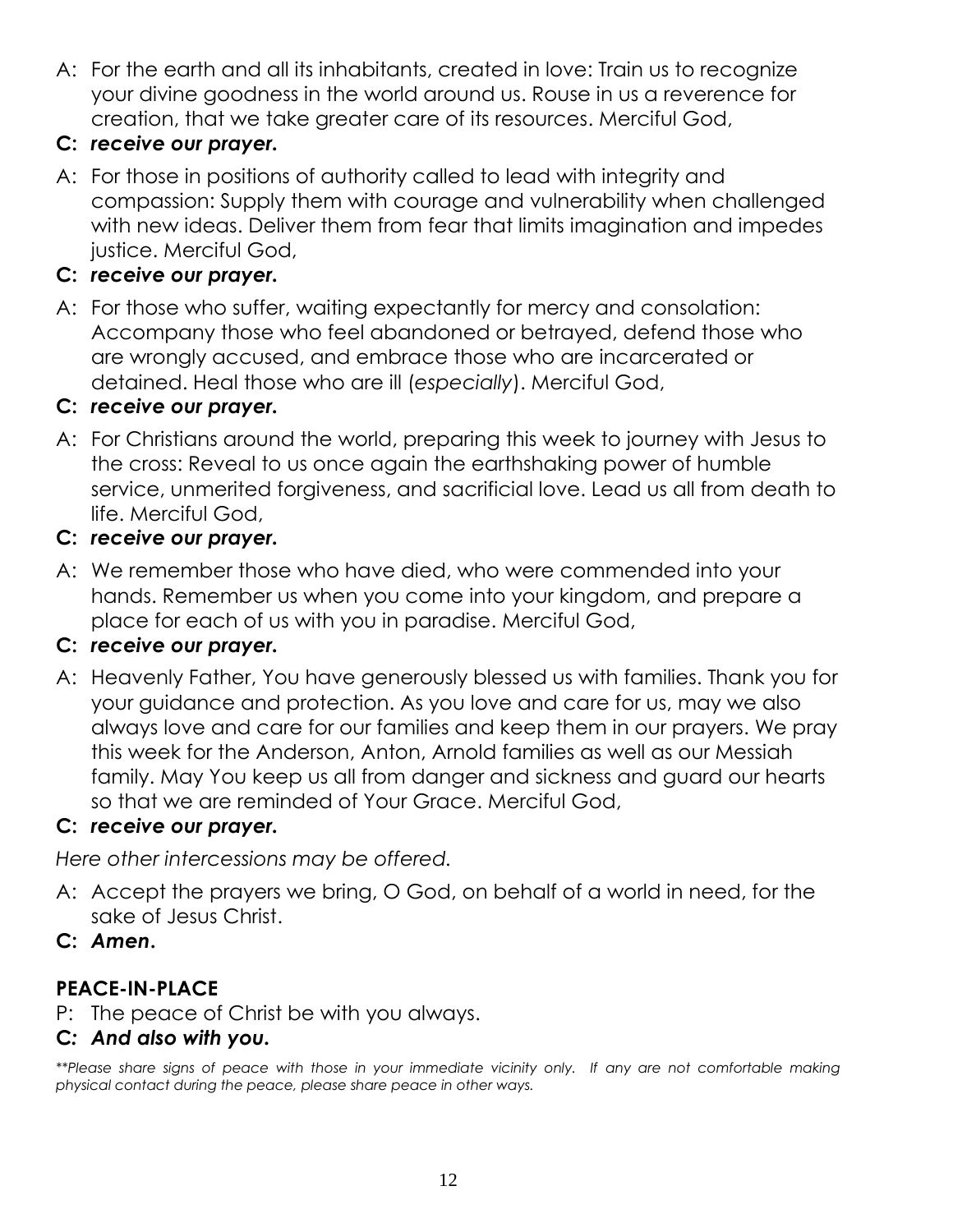#### **THE GIVING OF TITHES AND OFFERINGS**

# **OFFERTORY PRAYER**

- A: Let us pray.
- **C:** *Extravagant God, you have blessed us with the fullness of creation. Now we gather at your feast where you offer us the food that satisfies. Take and use what we offer here, come among us, and feed us with the body and blood of Christ, in whose name we pray. Amen*

#### **GREAT THANKSGIVING**

- P: The Lord be with you.
- **C:** *And also with you.*
- P: Lift up your hearts.
- **C:** *We lift them to the Lord.*
- P: Let us give thanks to the Lord our God.
- **C:** *It is right to give God thanks and praise.*

#### **PREFACE**

- P: It is indeed right, our duty and our joy, that we should at all times and in all places give thanks and praise to you, almighty and merciful God, through our Savior Jesus Christ, whose suffering and death gave salvation to all. You gather your people around the tree of the cross, transforming death into life. And so, with all the choirs of angels, with the church on earth and the hosts of heaven, we praise your name and join their unending hymn:
- **C:** *Holy, holy, holy Lord, God of pow'r and might, Heaven and earth are full of your glory. Hosanna. Hosanna. Hosanna in the highest. Blessed is he who comes in the name of the Lord. Hosanna in the highest.*

#### **THANKSGIVING AT THE TABLE**

P: God of our weary years, God of our silent tears, you have brought us this far along the way.

In times of bitterness you did not abandon us, but guided us into the path of love and light. In every age you sent prophets to make known your loving will for all humanity. The cry of the poor has become your own cry; our hunger and thirst for justice is your own desire. In the fullness of time, you sent your chosen servant to preach good news to the afflicted, to break bread with the outcast and despised, and to ransom those in bondage to prejudice and sin.

In the night in which he was betrayed, our Lord Jesus took bread, and gave thanks; broke it, and gave it to his disciples, saying: Take and eat; this is my body, given for you. Do this for the remembrance of me.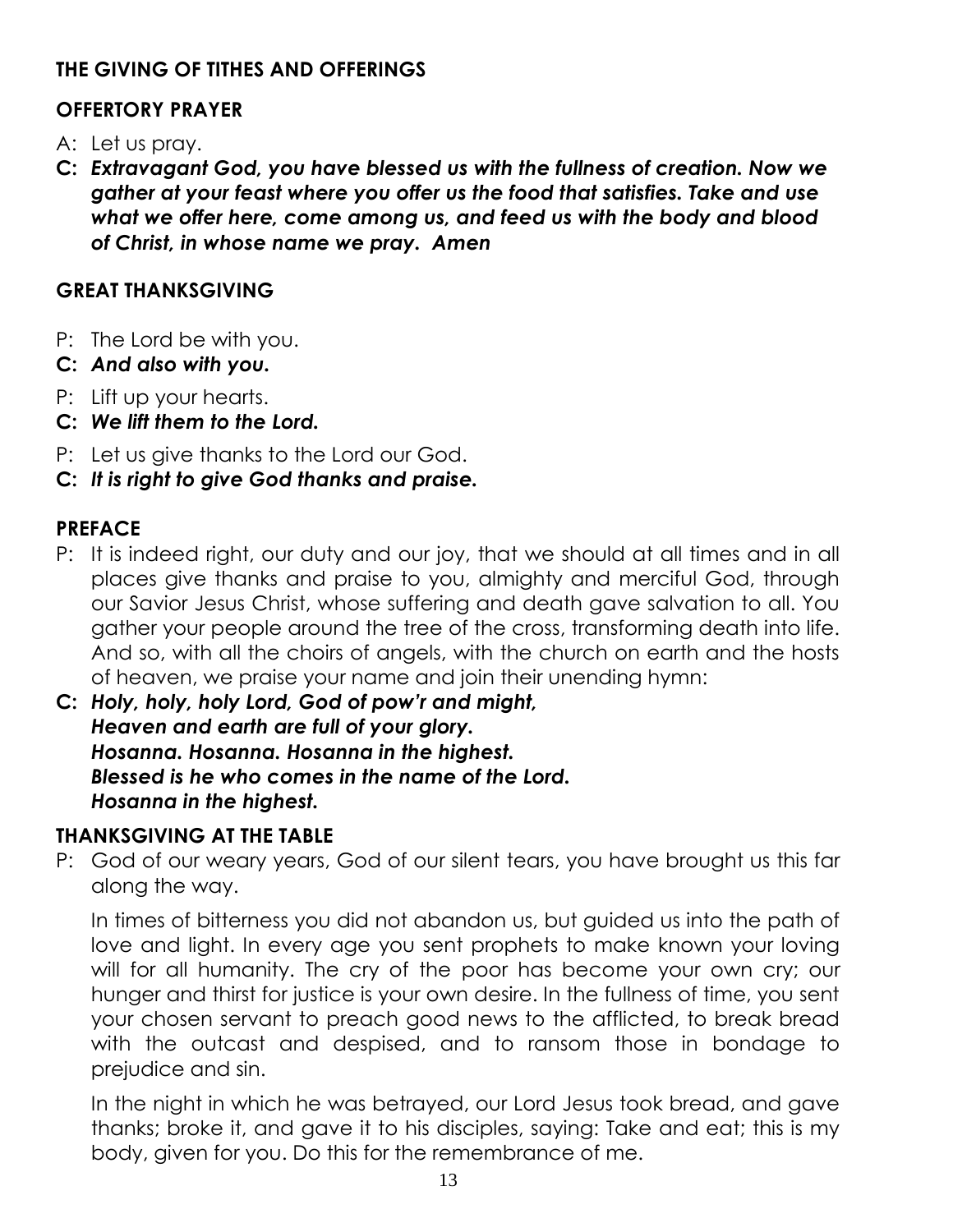Again, after supper, he took the cup, gave thanks, and gave it for all to drink, saying: This cup is the new covenant in my blood, shed for you and all people for the forgiveness of sin. Do this for the remembrance of me. For as often as we eat of this bread and drink from this cup we proclaim the Lord's death until he comes.

# **C:** *Christ has died. Christ has risen. Christ will come again.*

- P: Remembering, therefore, his death and resurrection, we await the day when Jesus shall return to free all the earth from the bonds of slavery and death. Come, Lord Jesus! And let the church say, Amen.
- **C:** *Amen***.**
- P: Send your Holy Spirit, our advocate, to fill the hearts of all who share this bread and cup with courage and wisdom to pursue love and justice in all the world. Come, Spirit of freedom! And let the church say, Amen.

# **C:** *Amen***.**

P: Join our prayers and praise with your prophets and martyrs of every age, that, rejoicing in the hope of the resurrection, we might live in the freedom and hope of your Son. Through him, with him, in him, in the unity of the Holy Spirit, all glory and honor is yours, almighty Father, now and forever.

# **C:** *Amen***.**

# **LORD'S PRAYER**

P: Lord, remember us in your kingdom and teach us to pray.

#### **C: Our Father, who art in heaven,**

**hallowed be thy name, thy kingdom come, thy will be done, on earth as it is in heaven. Give us this day our daily bread; and forgive us our trespasses, as we forgive those who trespass against us; and lead us not into temptation, but deliver us from evil. For thine is the kingdom, and the power, and the glory, forever and ever. Amen***.*

# **INVITATION TO COMMUNION**

- P: Come to the banquet, for all is now ready.
- **C:** *Thanks be to God.*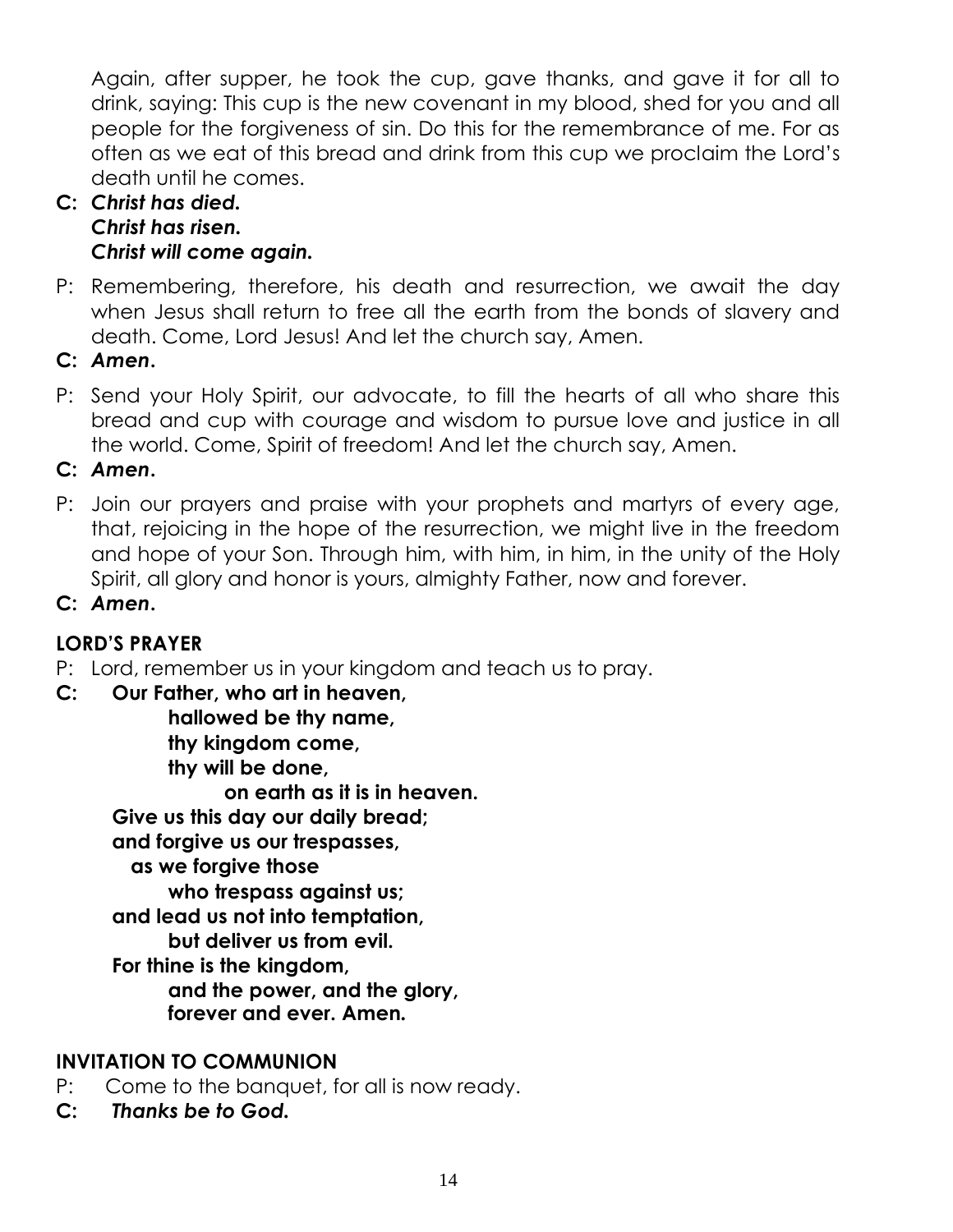*\*\*Please process up the center aisle as directed by the ushers. Please maintain social distancing between family groups while processing. Bread and wine will be available from the pastor and the first lay assistant, with empty cups available on your way to the front. Prepackaged grape juice and wafer servings will be available from the second lay assistant. Baskets for empty cups will be set out. Please return to your seats down the side aisles.*

# **COMMUNION**

# **PRAYER AFTER COMMUNION**

- A: Compassionate God, you have fed us with the bread of heaven. Sustain us in our Lenten pilgrimage: may our fasting be hunger for justice; our alms, a making of peace; and our prayer, the song of grateful hearts, through Jesus Christ, our Savior and Lord.
- **C:** *Amen***.**

# **A SHORT LITANY AS HOLY WEEK BEGINS**

- A: Today we have cheered you on as our champion and hailed you as our hero.
- **C:** *Forgive us tomorrow when our enthusiasm wanes.*
- A: Today we have entrusted you to rescue us from our pitiful circumstances.
- **C:** *Forgive us on Tuesday when we decide we can take care of ourselves.*
- A: Today we have made you the centerpiece of our very existence.
- **C:** *Forgive us on Wednesday when we forget to remember who you are.*
- A: Today we have called out to you loudly by name.
- **C:** *Forgive us on Thursday when we pretend that we've never met you.*
- A: Today we have stared at you with the star struck eyes of fans and groupies.
- **C:** *Forgive us on Friday when we avert our eyes because it's too painful to see you on the cross.*
- A: Today we have expressed our unsuppressed hopefulness in the future you have in store for us.
- **C:** *Forgive us on Saturday when we believe all is lost.*
- A: Today we have been boldly certain of the earthly ways you will redeem us.
- **C:** *Restore us on Sunday when we are startled and awed by your rising.*

#### **BLESSING**

- P: The Lord bless you and keep you. The Lord's face shine on you with grace and mercy. The Lord look upon you with favor and  $#$  give you peace.
- **C:** *Amen*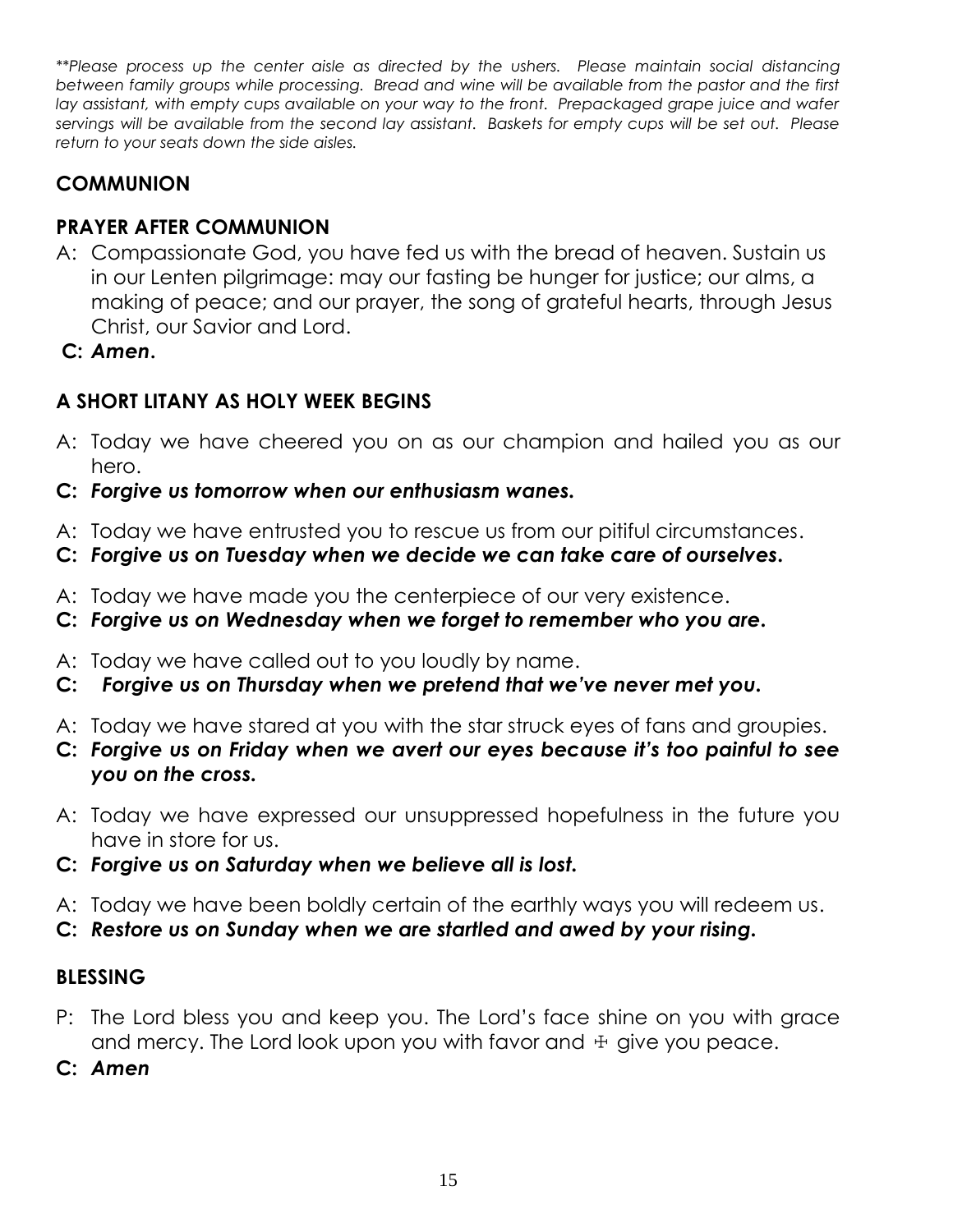Go to Dark Gethsemane



dark Geth-sem - a - ne, all who feel the<br>to the judg-ment hall, view the Lord of tempt - er's pow'r; Go to  $\mathbf{I}$ 2 Fol -  $low$ life ar - raigned; 3 Cal-v'ry's mourn-ful moun-tain climb; there, a - dor-ing at his feet, 4 Ear -  $ly$ has - ten to the tomb where they laid his breath-less clay;



your Re-deem-er's con-flict see. oh. the worm-wood and the gall! mark that mir - a - cle of time, sol - i - tude and gloom. Who has tak - en all  $1S$ 

Watch with him one bit - ter hour; Oh, the pangs his soul sus-tained! God's own sac - ri - fice com-plete. him  $a - way?$ 



griefs a - way; turn not from his Shun not suf-f'ring, shame, or loss; fin-ished!" hear him cry; "It is. Christ is ris'n! He meets our eyes.

| learn from Je - sus Christ to pray. |  |  |
|-------------------------------------|--|--|
| learn from him to bear the cross.   |  |  |
| learn from Je - sus Christ to die.  |  |  |
| Sav - ior, teach us so to rise.     |  |  |

Text: James Montgomery, 1771-1854 Music: GETHSEMANE, Richard Redhead, 1820-1901

#### **DISMISSAL**

A: Go in peace. Serve the Lord.

**C:** *Thanks be to God.*

#### **POSTLUDE**

(Text used by permission of Augsburg Fortress license #11886-S)

\*\*\*\*\*\*\*\*\*\*\*\*\*\*\*\*\*\*\*\*\*\*\*\*\*\*\*\*\*\*\*\*\*\*\*\*\*\*\*\*\*\*\*\*\*\*\*\*\*\*\*\*\*\*\*\*\*\*\*\*\*\*\*\*\*\*\*\*\*\*\*\*\*\*\*\*\*\*\*\*\*\*\*\*\*\*\*\*\*\*\*

#### **WORSHIP ASSISTANTS – SUNDAY, April 10, 2022**

| Debbie Walker                                              |
|------------------------------------------------------------|
| (1st Lay Asst) Karen Morris (2nd Lay Asst.) Teresa Gigante |
| Dianne Absher                                              |
| Max Williams                                               |
| <b>Sally Bennett</b>                                       |
| Roger Schroeder & Daren Williams                           |
| Donna Combs & Marilyn Gunn                                 |
| Donna Combs & Erna Jung                                    |
| <b>Valerie Williams</b>                                    |
|                                                            |

\*\*\*\*\*\*\*\*\*\*\*\*\*\*\*\*\*\*\*\*\*\*\*\*\*\*\*\*\*\*\*\*\*\*\*\*\*\*\*\*\*\*\*\*\*\*\*\*\*\*\*\*\*\*\*\*\*\*\*\*\*\*\*\*\*\*\*\*\*\*\*\*\*\*\*\*\*\*\*\*\*\*\*\*\*\*\*\*\*\*\*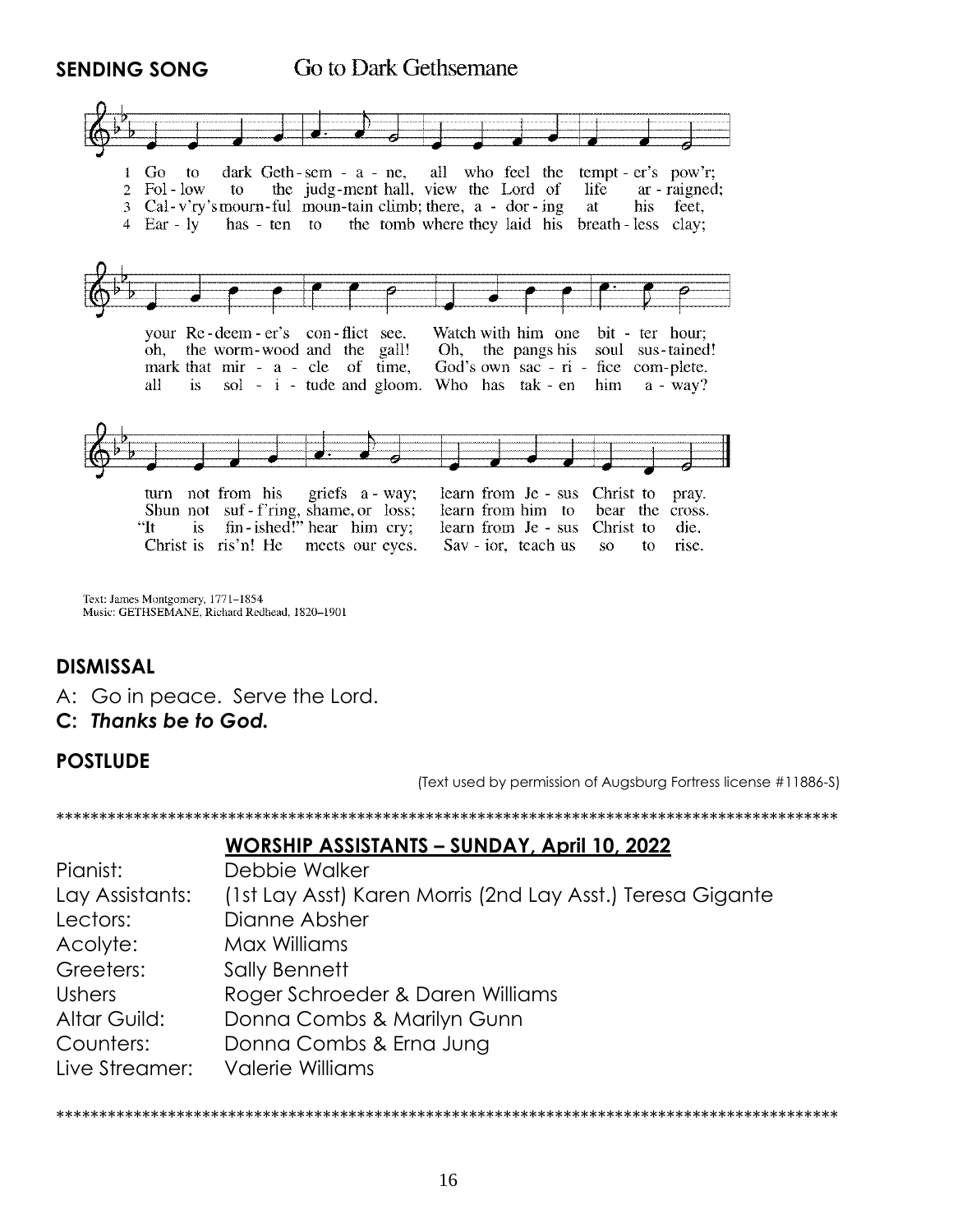**Announcements**

#### **PASTOR RYAN'S OFFICE HOURS**

Pastor Ryan will be in and out of the office this week. Please call or email him to set up an appointment, at 507-360-7276 and/or messiahmechpr@gmail.com.

#### **WEEKLY FINANCIAL UPDATE**

Here is this week's information based on our 2022 budget.

- Contributions to the general fund averaged \$3,136.40 (down from \$3,219.51 through April 3, 2022).
- We are \$13,098.37 behind the year-to-date budget needs. (increasing from \$11,082.37)
- Weekly budget need is \$4,072.

#### **M.O.M.'S NEEDED**

It's that time of year again, when the **M**en **O**f **M**essiah, known affectionately as "M.O.M.," get together to cook for all the rest of us. The traditional Easter breakfast is something that we all look forward to. It does, however, take preparation and willing hands to bring it about. Both cooks and servers are needed, with on-the-job training available. We need new help as we have lost some of our previous volunteers. If you, Man of Messiah, are willing to lend a hand, contact Bill Weaver (559-3503) or email: wweaver701@comcast.net.

#### **EASTER ACTIVITIES AND EGG HUNT FOR CHILDREN**

Easter fun returns to Messiah! We will have various Easter activities beginning at 9:30 am, wrapping up with an Easter egg hunt on the lawn. Thanks for your candy donations, and see you next week!!!

#### **Ecumenical Lenten Videos**

#### **LENTEN ACTIVITIES:**

Once again our group of local pastors from congregations (mostly) on Atlee Road will produce weekly Lenten videos. The theme this year is "At Cross Purposes: Joy and Abundance in the Season of Lent." Lent is a season where we usually talk about giving things up – where is there abundance and joy in the midst of that?

#### **God's Global Barnyard Drive**

We are again collecting your coins and more to purchase animals and other items from the ELCA Good Gifts Catalog. The piggy banks are in the narthex keeping watch over the devotional books by the bulletin board. The funds we raise will go towards a shopping spree for our Sunday school students to select small gifts with big impacts for people in many corners of our world. Thanks in advance for your support and generosity – let's fill those piggies up!

#### **Lenten Study**

Please join us during Sunday adult Christian Formation time in the Fellowship Hall for a new series: "Wrestle with the Bible: Meeting God in difficult stories from Genesis." We'll cover